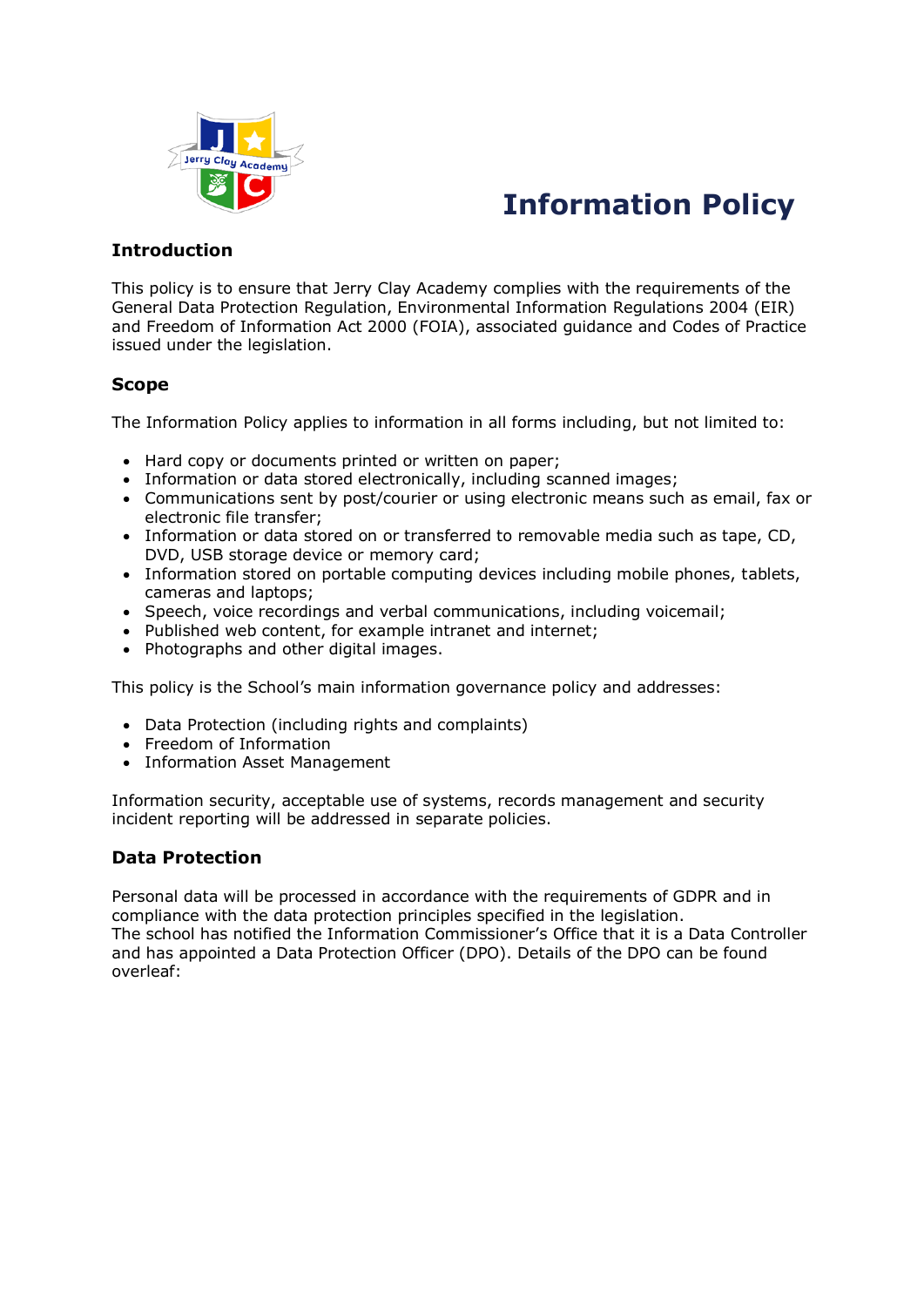

The DPO is a statutory position and will operate in an advisory capacity. Duties will include:

- Acting as the point of contact for the Information Commissioner's Office (ICO) and data subjects;
- Facilitating a periodic review of the corporate information asset register and information governance policies;
- Assisting with the reporting and investigation of information security breaches
- Providing advice on all aspects of data protection as required, including information requests, information sharing and Data Protection Impact Assessments; and
- Reporting to governors on the above matters

## **Information Asset Register**

The DPO will advise the school in developing and maintaining an Information Asset Register (IAR). The register will include the following information for each asset:

- An individual information asset identification number;
- The owner of that asset;
- Description and purpose of the asset;
- Whether there is a privacy notice published for that asset;
- Format and location of the asset;
- Which officers (job titles/teams) have routine access to the information;
- Whether there are any data sharing agreements relating to the information and the name of that agreement,
- Conditions of data processing;
- Details of any third parties contracted to process the information;
- Retention period for the asset

The IAR will be reviewed annually and the Head Teacher will inform the DPO of any significant changes to their information assets as soon as possible.

#### **Information Asset Owners**

An Information Asset Owner (IAO) is the individual responsible for an information asset, understands the value of that information and the potential risks associated with it. The school will ensure that IAO's are appointed based on sufficient seniority and level of responsibility.

IAO's are responsible for the security and maintenance of their information assets. This includes ensuring that other members of staff are using the information safely and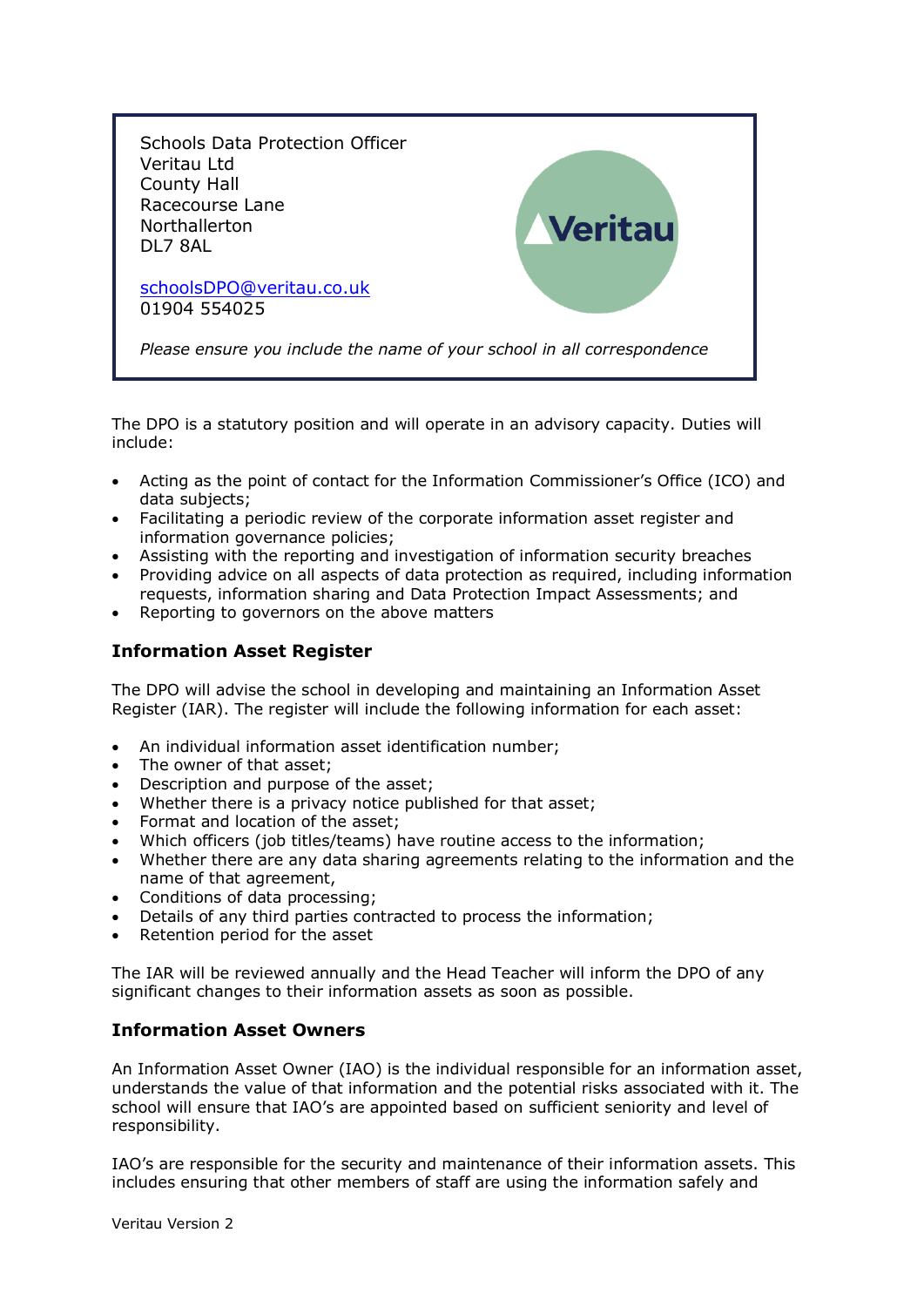responsibly. The role also includes determining the retention period for the asset, and when destroyed, ensuring this is done so securely.

## **Training**

The school will ensure that appropriate guidance and training is given to the relevant staff, governors and other authorised school users on access to information procedures, records management and data breach procedures. Individuals will also be made aware and given training in relation to information security including using email and the internet.

The DPO will provide the School with adequate training resources and guidance materials. The DPO will be consulted, and will offer an adequacy opinion, if the School opts to use a third party training provider.

The School will maintain a 'training schedule' which will record when employees have completed an information governance training module and when a refresher is due to be completed.

The school will ensure that any third party contractors have adequately trained their staff in information governance by carrying out the appropriate due diligence.

#### **Privacy notices**

Jerry Clay Academy will provide a privacy notice to data subjects each time it obtains personal information from or about that data subject. Our main privacy notice will be displayed on the school's website in an easily accessible area. This notice will also be provided to pupils and parents at the start of their time at the School within their information pack.

A privacy notice for employees will be provided at commencement of their employment with the school. Specific privacy notices will be issued where the data subject requires more information about specific processing (e.g. school trips, projects).

Privacy notices will be cleared by the DPO prior to being published or issued. A record of privacy notices shall be kept on the school's Information Asset Register.

#### **Information sharing**

In order to efficiently fulfil our duty of education provision it is sometimes necessary for the school to share information with third parties. Routine and regular information sharing arrangements will be documented in our main privacy notice (as above). Any adhoc sharing of information will be done in compliance with our legislative requirements.

#### **Data Protection Impact Assessments (DPIAs)**

The school will conduct a data protection impact assessment for all new projects involving high risk data processing as defined by GDPR. This assessment will consider the privacy risks and implications of new projects as well as providing solutions to the identified risks.

The DPO will be consulted at the start of a project and will advise whether a DPIA is required. If it is agreed that a DPIA will be necessary, then the DPO will assist with the completion of the assessment, providing relevant advice.

#### **Retention periods**

Veritau Version 2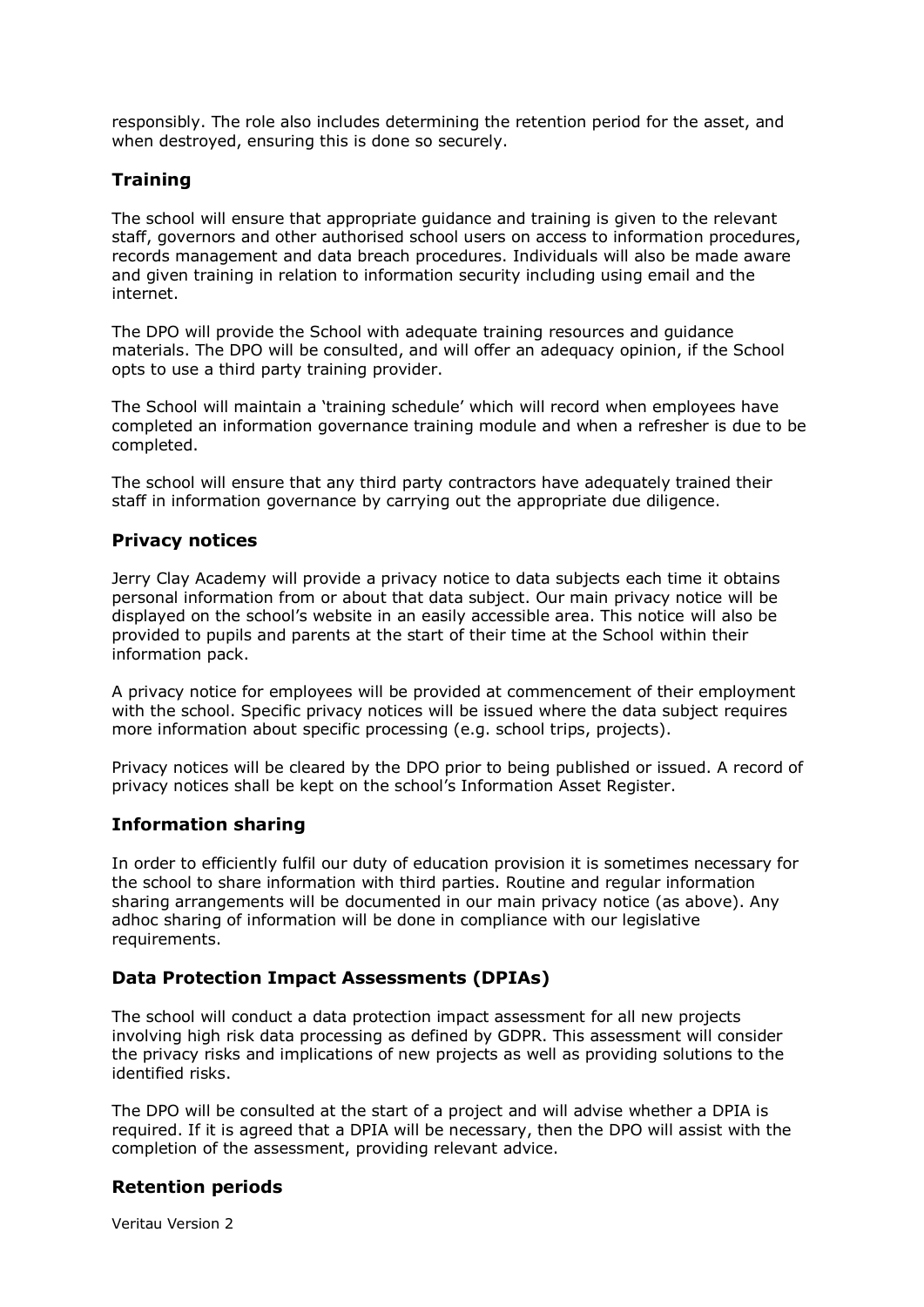Retention periods will be determined by any legal requirement, best practice or national guidance, and lastly the organisational necessity to retain the information. In addition IAOs will take into account the Limitation Act 1980, which provides timescales within which action may be taken for breaches of the law, when determining retention periods.

## **Destruction of records**

Retention periods for records are recorded in the school's IAR. When a record reaches the end of its retention period the IAO will arrange for the records, both electronic and paper to be destroyed securely. Provisions to destroy paper information securely include cross cutting shredders and confidential waste bins.

Advice in regards to the secure destruction of electronic media will be sought from relevant IT support.

A record should be retained of all files destroyed including, where relevant:

- File reference number,
- Description of file,
- Date of disposal,
- Method of disposal.
- Officer who destroyed record

## **Third party Data Processors**

All third party contractors who process data on behalf of the school must be able to provide assurances that they have adequate data protection controls in place to ensure that the data they process is afforded the appropriate safeguards. Where personal data is being processed, there will be a written contract in place with the necessary data protection clauses contained.

Relevant senior leadership may insist that any data processing by a third party ceases immediately if it believes that that third party has not got adequate data protection safeguards in place. If any data processing is going to take place outside of the EEA then the Data Protection Officer must be consulted prior to any contracts being agreed.

## **Access to information**

*Requests for information under the Freedom of Information Act 2000 and Environmental Information Regulations 2004*

#### **Requests under this legislation should be made to the Headteacher.**

The Business Manager will be responsible for:

- Deciding whether the requested information is held;
- Locating, retrieving or extracting the information;
- Considering whether any exemption might apply, and the balance of the public interest test;
- Preparing the material for disclosure and drafting the response;
- Seeking any necessary approval for the response; and
- Sending the response to the requester

FOIA requests should be made in writing. Please note that we will only consider requests which provide a valid name and address and we will not consider requests which ask us to click on electronic links. EIR requests can be made verbally, however we will endeavour to follow this up in writing with the requestor to ensure accuracy.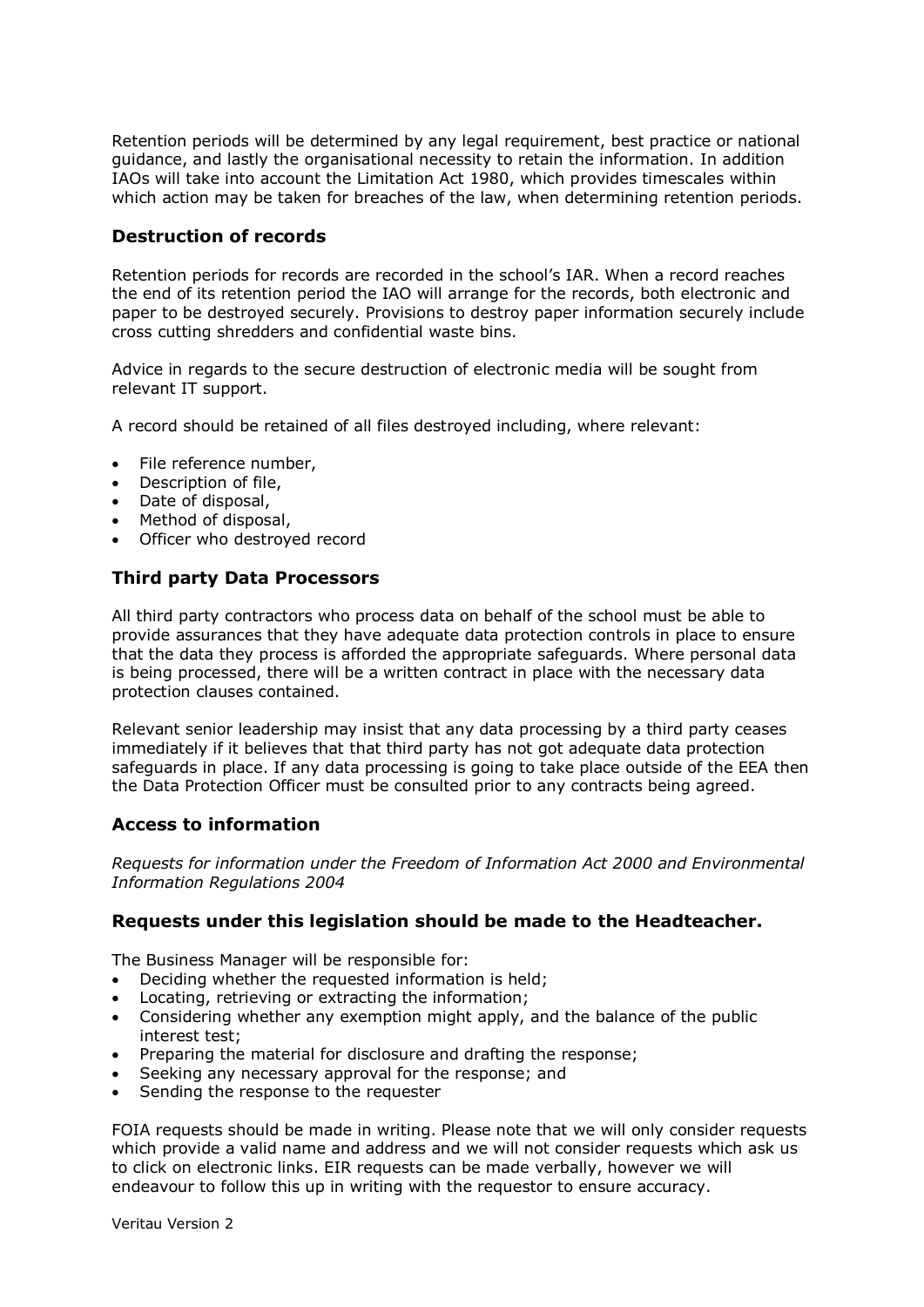Each request received will be acknowledged within 5 school days. The Chair of Governors and Head Teacher will jointly consider all requests where a public interest test is applied or where there is any doubt on whether an exemption should be applied. In applying the public interest test they will:

- Document clearly the benefits of both disclosing or withholding the requested information; and
- Where necessary seek guidance from previous case law in deciding where the balance lies
- Consult the DPO

Reasons for disclosing or not disclosing will be reported to the next governing body meeting.

We have adopted the Information Commissioner's model publication scheme for schools and will publish as much information as possible on our website in the interests of transparency and accountability.

We will charge for supplying information at our discretion, in line with current regulations. If a charge applies, written notice will be given to the applicant and payment must be received before the information is supplied; any charges will be formulated taking into account the limits set by the legislation.

We will adhere to the required FOI/EIR timescales, and requests will be answered within 20 **school days.**

*Requests for information under the GDPR- Subject Access Requests*

#### **Requests under this legislation should be made to the Headteacher.**

Any member of staff/governor/trustee may receive a request for an individual's personal information. Whilst GDPR does not require such requests to be made in writing, applicants are encouraged where possible to do so; applicants who require assistance should seek help from the school. Requests will be logged with the Headteacher and acknowledged within 5 days.

We must be satisfied as to your identity and may have to ask for additional information such as:

- Valid Photo ID (driver's licence, passport etc);
- Proof of Address (Utility bill, council tax letter etc);
- further information for the school to be satisfied of the applicant's identity;

Only once the school is satisfied of the requestor's identity and has sufficient information on which to respond to the request will it be considered valid. We will then respond to your request within the statutory timescale of One Calendar Month.

The school can apply a discretionary extension of up a further two calendar months to comply with the request if the requested information would take a considerable amount of time to collate, redact, and prepare for disclosure due to either the complexity or voluminous nature of the records. If we wish to apply an extension we will firstly seek guidance from our DPO, then inform the applicant of the extension within the first calendar month of receiving the request. This extension period will be kept to a minimum and will not be used as a way of managing workloads. In very limited cases we may also refuse a request outright as 'manifestly unreasonable' if we would have to spend an unjustified amount of time and resources to comply.